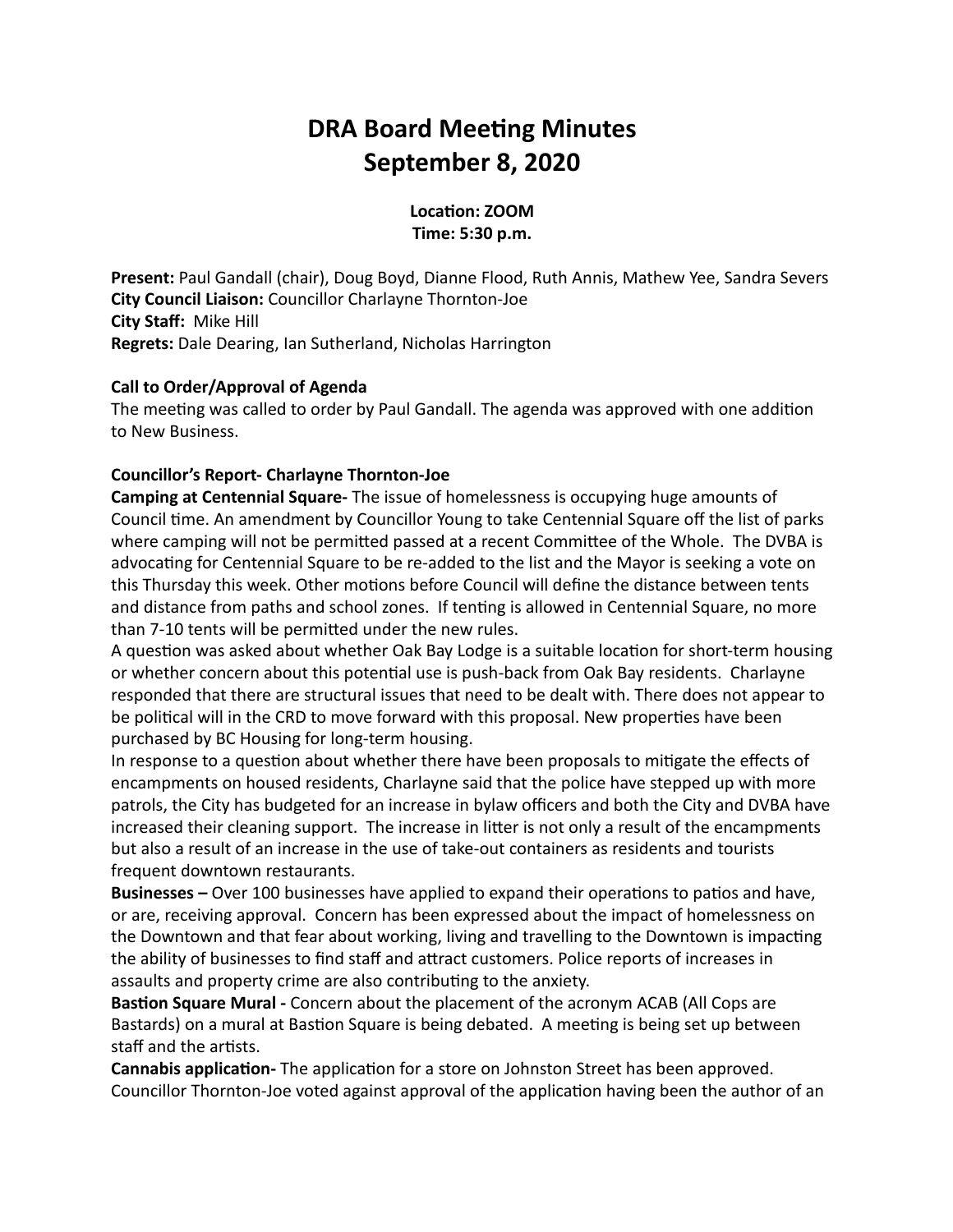earlier motion requiring 400 m distance between establishments.

**News Boxes** – The DVBA is working to remove many of the news boxes in the Downtown that are no longer being used.

## **Downtown Update – Mike Hill**

No report was produced this month because little has happened.

**Central Park** – The numbers of people who are camping in Central Park has increased dramatically as a result of the action to remove campers from Centennial Square which happened prior to the vote at last Thursday's Council meeting.

Broad Street – Overhead lighting in the 1000 Block will be in place by the end of the month. Feedback to the expansion of patios on this block and others has been positive.

**Garden Grant-** The grant for the Yates Street Garden has been issued.

## **Business Arising from the Minutes**

- **Update: Completed. Website is ready to go live**. 1) Website -The neighbourhood descriptions are being updated on the City's website. Mike is looking for feedback about the writeup as well as photos that could be shared.
- **Update: Mike will put together a list and forward that list to Dianne. (Outstanding) Great Neighbourhood Grants -**Dianne asked for a list of residents who had made **2)** application to the program so that the DRA can connect and support
- The Board discussed the current garden waiver signed by participants and agreed that it should be re-examined in light of COVID-19. **Update: Paul will follow up with Nicholas on the garden waiver. (Outstanding) 3)** Urban Ecology and Agriculture Committee (UEC)
- 4) Community Amenities Fund -lan has not received any information about the amounts collected and distributed.

Update: Completed. Charlayne has provided information.

**Cridge Park**- It is Ian's understanding that Cridge Park is not designated as a municipal **5)** park.

Action: Completed. Charlayne has provided information.

Action: Dale is asked to provide the Board with information about the WIX platform **and to approach Starling Memory Designs for a quote on website redevelopment. (Outstanding) 6) Community Engagement –** Proposal for website redevelopment

There has been a request to the DRA to consider providing administration of the insurance policy covering the six community associations which do not have property. Fairfield currently provides this service. **7) Victoria Community Association Network (VCAN) Paul** 

## Update: The conversation is deferred until the October Board meeting. (Outstanding)

## **Feasibility of contracting for part time admin/outreach** –Paul/Dianne

Our request for financial assistance is still in place for consideration in next year's budget. In order to get traction in the midst of competing budget requests and in light of COVID 19 impacts, it was suggested that the DRA demonstrate to city staff and councillors more clearly that the Downtown Residents Association is active and working to make a difference in the Downtown core. It was pointed out that this is difficult in a volunteer organization when there is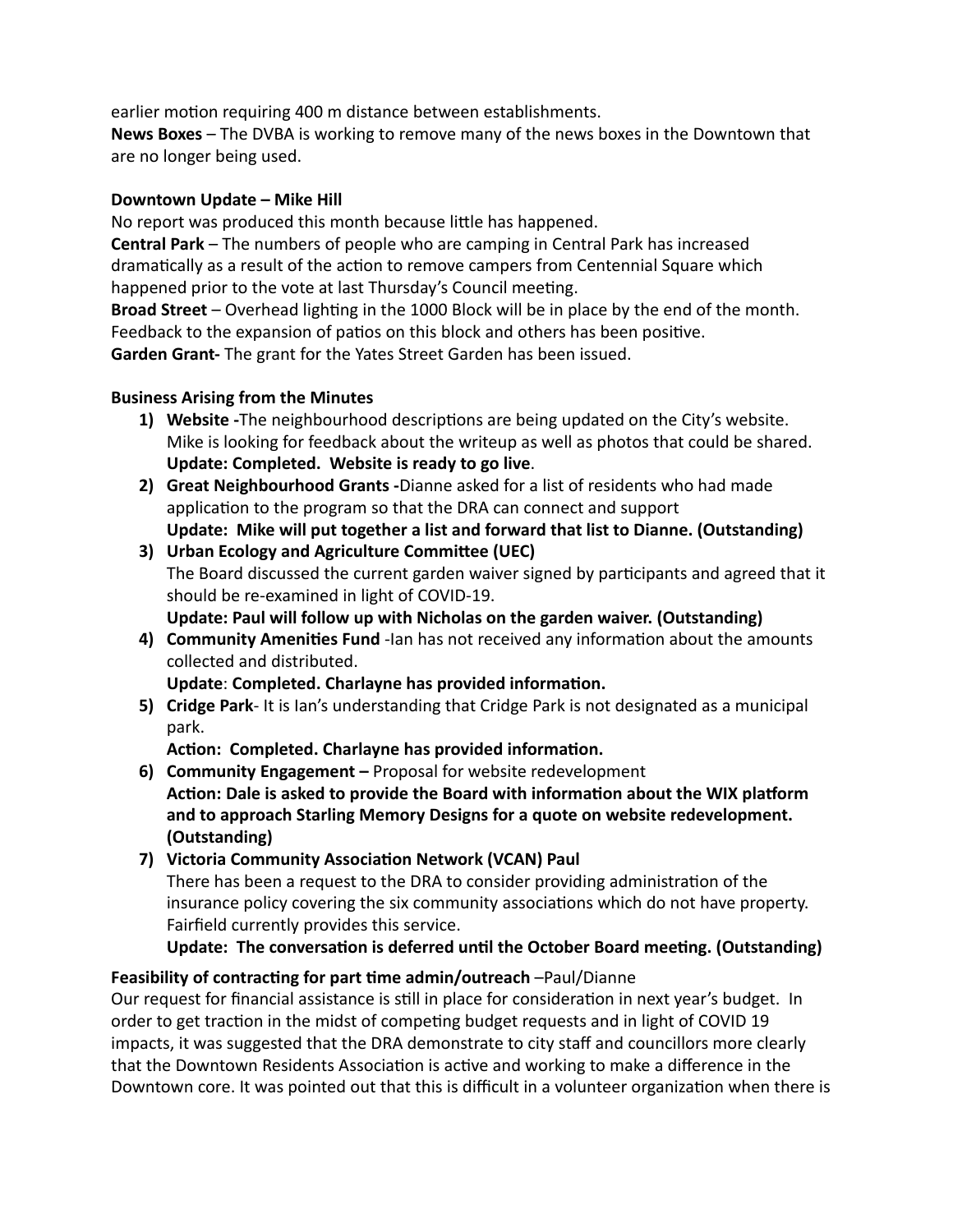little capacity to organize and the work of the Land Use Committee should be clear enough evidence of the DRA's efforts in the face of massive redevelopment in the downtown.

Given North Park's success in finding resources to hire staff, it was agreed that the DRA will approach North Park to learn more about their strategy.

Action: Paul and Dianne will initiate a conversation with North Park and set up a meeting with their staff person, Sarah Murray. Matt will look at the budget implications for the DRA in light of additional funding this year in response to COVID 19.

#### **AGM Planning –** Paul

Given the challenges and uncertainties of COVID 19, the Board discussed whether the AGM should be held in January (its traditional time) or whether it should be postponed until March. Discussion about the challenges of conducting the AGM on-line were also discussed. Action: Paul, Dianne, Matt, Nicholas and Sandra will meet to discuss further.

#### **New Business** – Press Release

**Motion: To approve the Press Release on camping in Centennial Square with one change: the** words referencing the inadequacy of washroom facilities in Centennial Square to be removed. **Moved:** Doug Boyd **Seconded:** Sandra Severs **CARRIED**

The Board had a conversation about the process involved in the generation of press releases or statements to the press. Because of the time sensitive nature of responses, it was agreed that committees should be empowered to move this work forward in a timely manner on behalf of the Board. It was also agreed that Committee Chairs will be the point person for media contact with the Board President serving a secondary function.

Concern was expressed about the challenges of responding to contentious issues when there has not been time for conversation at a Board level about an agreed upon Board response. Action: Sandra to set up a conversation with the Board about the issue of homelessness.

## **Questions on Standing Committee Reports**

## **1)** Land Use Committee (LUC)

Report attached. Ian was not able to be present at the Board meeting. The Board acknowledged with gratitude the tremendous amount of work that Ian does on behalf of the DRA and also are grateful to Wendy for her assistance in providing such thorough reporting.

- Councillor Thornton-Joe's report and the press release cover the work of this portfolio. **2)** Urban Livability Committee (ULC)
- Nicholas was not able to be present for the Board meeting. No report. **3)** Urban Ecology and Agriculture Committee (UEAC)
- Report attached. Doug will be putting together the monthly newsletter next week. Any items from Board members should be sent to him by next Wednesday. 4) **Communications/Membership Committee (CMC)**
- Dale was not able to be present for the Board meeting. No report. Action: Paul will follow up with Dale about the website questions. **5)** Community Engagement Committee (CEC)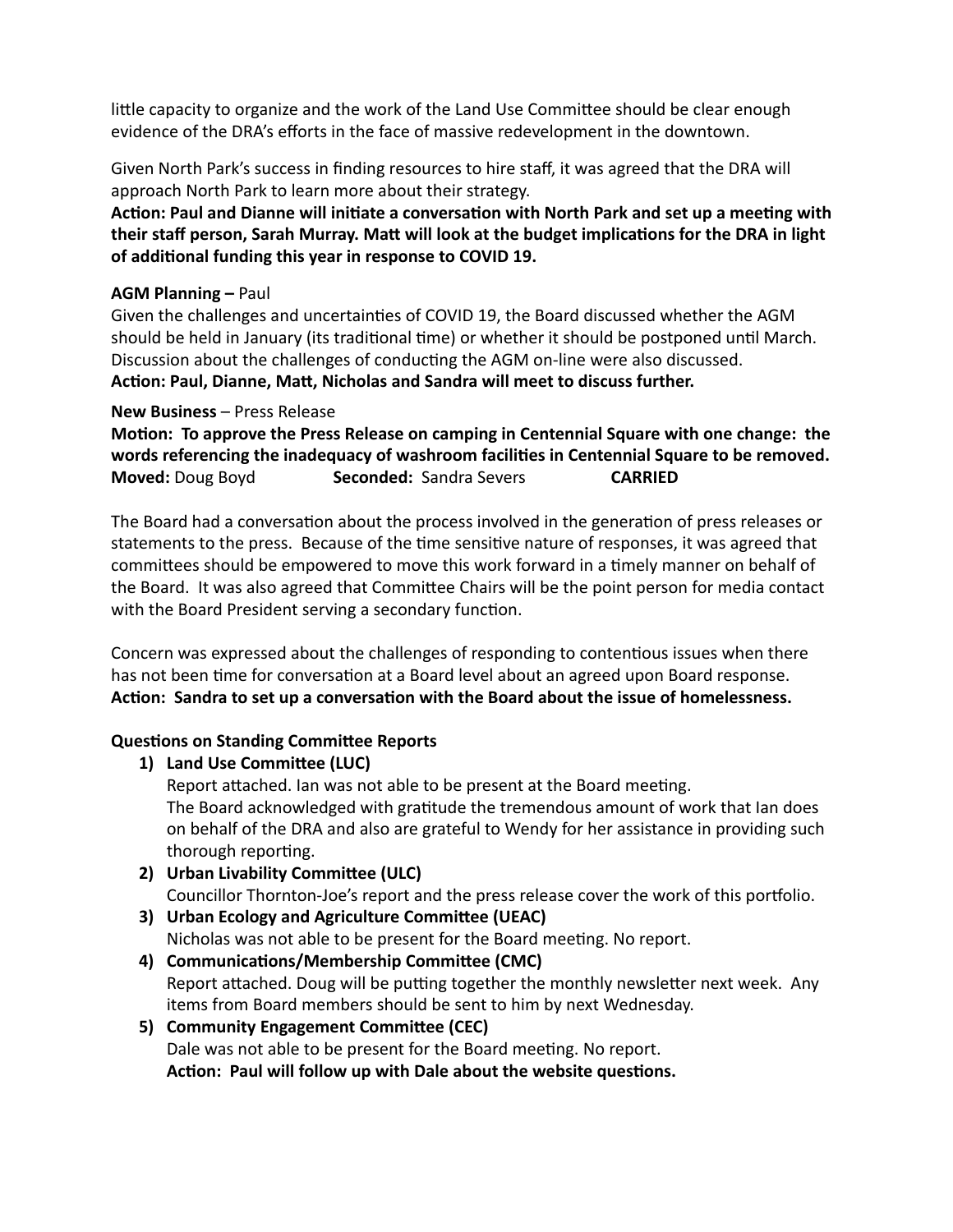#### **External Meeting Reports**

## 1) Victoria Community Association Network (VCAN) Paul

Conversations about the identity and role of VCAN are underway. There is tension about the impacts of homeless encampments and the importance of neighbourhoods sharing the work of supporting homeless individuals.

#### **2)** Late Night Advisory Committee (LNAC)

Conversations with the province are underway to extend liquor licenses for outdoor patios. There is great concern among businesses that many will not survive the impact of COVID 19 shutdowns. Both VIHA and WorkSafeBC are involved in making sure that COVID 19 protocols are being observed.

Adjournment-The meeting was adjourned at 7:20 p.m.

Next meeting- Tuesday, October 13, 2020, 5:30 p.m. via ZOOM.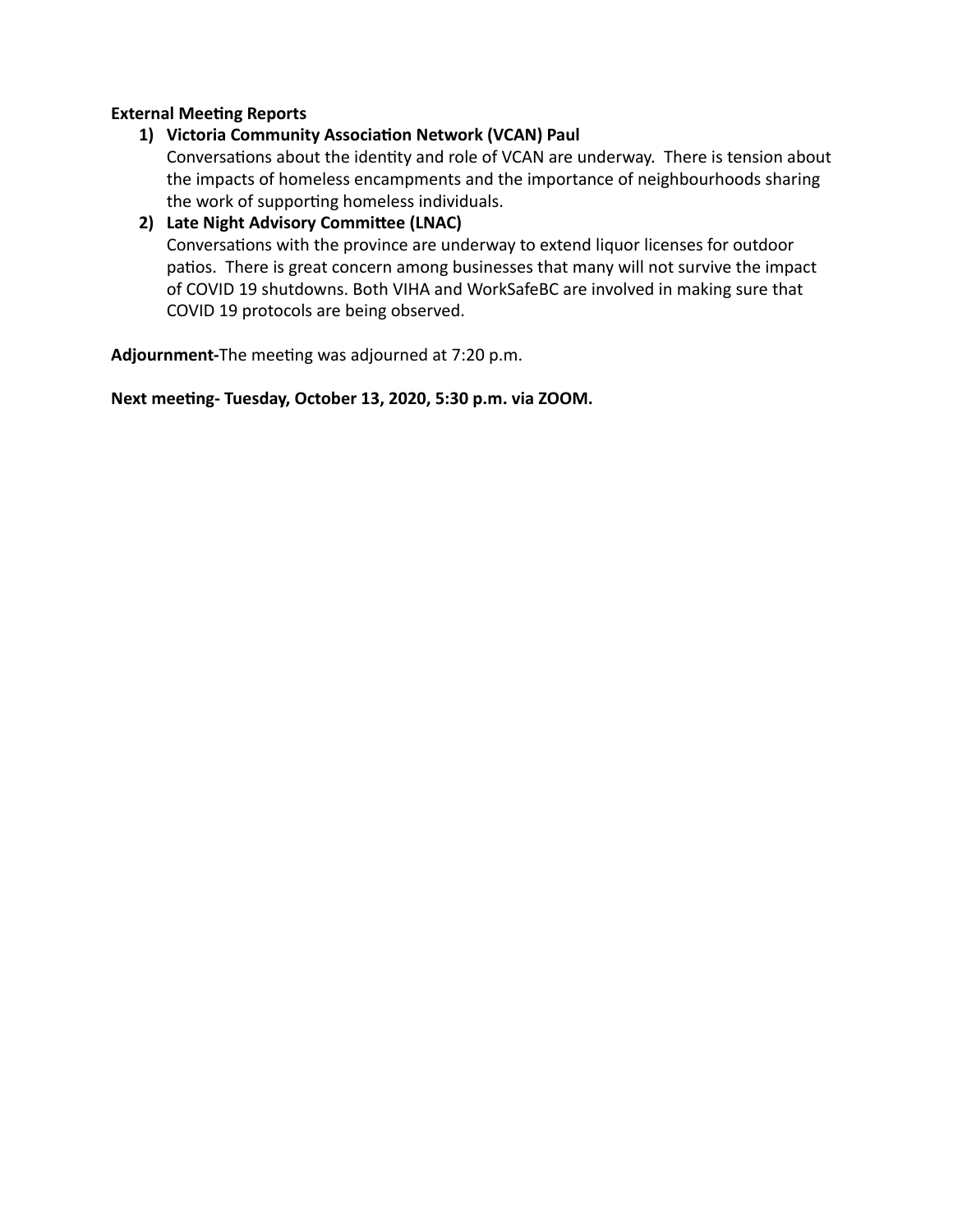#### **2020 AUG Project List for Board Meeting DRA** Land Use Committee **Updated 5 SEPT 2020**

#### **LUC: Current**

- 1. Meeting w Karen Hoese on 4 Sept 2020. In light of revised public consultation process related to current state of emergency, discussed need for improved information sharing through Development Tracker similar to that of City of Vancouver website (reference: Rezoning Application - 357-475 West 41st Avenue and 1640-1650 Alberni St rezoning application), need for more accurate and comprehensive information on Public Notices, timing challenges between delayed delivery of Public Notices and deadline for feedback to the City, consider basic staff review of applications for technical specifications prior to proceeding to public for comment, need planning staff reports to consistently apply DCAP and OCP policies & guidelines across all projects with objectivity and communicating how projects do/do not conform to DCAP, OCP and Heritage conservation principles. Provides objective and transparent foundation for establishing and conveying rationale for staff recommendation and helps fosters public trust in the process.
- 1150 Cook St, Pluto's Dan Robbins & Fraser McColl Development Permit with **2.** Variance. At 16 storeys (+1 from previous version), it's over the 10-storey height limit that defines the density for the R-48 zone and the proposed density (now 7.78 not 8.98 FSR) is significantly above the OCP max. 129 units with 41 parking spots and 157 bike parking. Pluto's has had lease extended to Mar 2021. Revised plans posted to Devt Tracker 13 May 2020. Status: Presented at ADP on 22 July 2020 With Applicant 24 Jul 2020. Video for ADP meeting acquired from the City on 4 Sept 2020 and circulated to CALUC members. Feedback from CALUC members continues on basis of new information. Letter to be sent.
- 3. 1400 Quadra, Clarity Cannabis Rezoning Application to allow for a Storefront Cannabis Retailer. Letter sent 30 June 2020. CotW on 02 July 2020: Staff recommendation was to decline. CotW approved alternate motion "add storefront cannabis retailer as a permitted use at 1400 Quadra Street and remove storefront cannabis retailer as a permitted use at 851 Johnson Street. Status: Approved at Public Hearing 03 Sept 2020.
- 4. 1150 Douglas, Bay Centre Liquor Distribution Branch Rezoning Application for retail cannabis for commercial space along Fort St. Application Received and under Review by City 20 Aug 2020.
- 937 View St Nelson Investments w/ de Hoog & Kierulf Development Permit with 5.Variance to build a 18-storey (from 15-storey or 45m to 54m) 267 (from 253) market rental units with parking for 0 (from 15) vehicles and 307 (from 172) bikes on R48 land and located in Fort St Heritage Corridor using pre-fabricated components. Proposed FSR 7.95 (from 7.27). Several setback variances are sought which negatively effect livability. Applicant is not proposing to rezone away from R-48 zone. Key messages from City staff report regarding previous plan: "still have major concerns with the overall massing, form and character of the proposed building. Although the initial 2017 submission still had challenges, the design had a few more consistencies with the design guidelines. The applicant was provided with a copy of the staff review based on the February 2017 submission for ease of reference.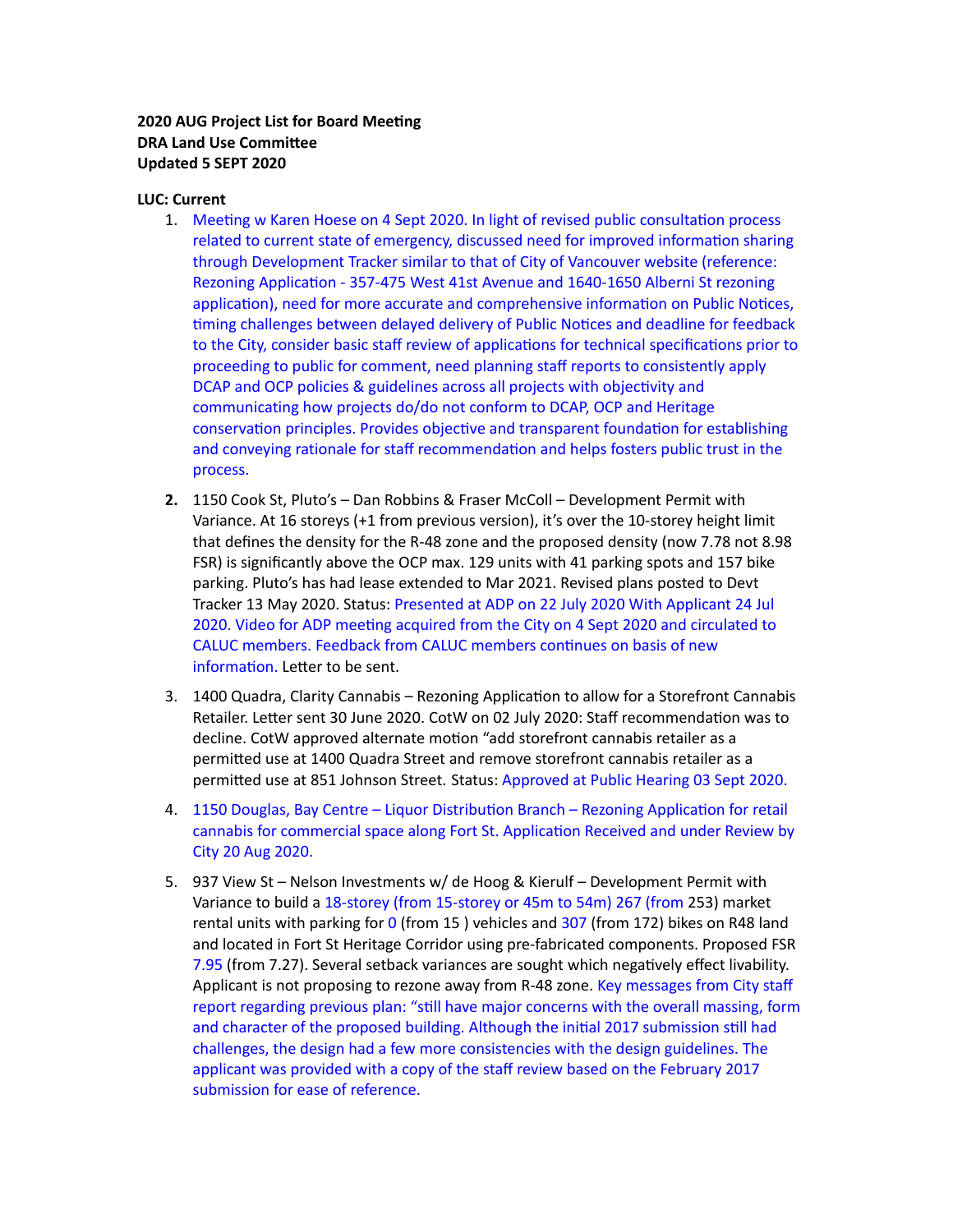- Increase separation distances on east and south property lines.
- Reduce the impact of shading on the public realm.

• Provide a radical redesign of the form and character of the building. Staff do not feel like the application sufficiently meets the design guidelines to warrant a review by the ADP. If the applicant chooses to move ahead without any significant changes, staff will take the application forward to COTW with a recommendation for refusal. However, staff commended the applicant in the submission of a market rental proposal that would contribute towards the City's housing targets. The proponent would prefer to move to ADP with a positive recommendation from Planning staff and is actively working towards support from all departments." LUC Letter sent 2 Feb 2020 based on 2019 plan. Status: Staff Review of Revised Plans 17 Aug 2020. New letter to be sent.

- 6. 1244 Wharf St, McQuade's Building Robert Fung & Cascadia Architects Rezoning/text amendment to allow transient accommodation use above and below the Wharf Street frontage. No additional storeys requested on this Heritage Designated building. Status: Opportunity for Public Comment is open on Devt Tracker as of 14 Aug 2020. There is a scarcity of information available on DT about this project and this issue has been raised with Charlotte Wain and Karen Hoese.
- 7. Develop a draft doc outlining guidelines for Heritage Corridors as referred to in the OCP, and as relevant to Fort St. Discussed at 12 Aug 2020 pre-CALUC meeting. A CALUC member is reviewing supporting docs.
- 8. 610-618 Herald St Nicola Wealth Real Estate Development Permit with Variances. LUC members met with David Fawley and Guadalupe Font of Denciti Devt Corp (applicant's reps from Van) on 12 Aug 2020 to discuss the project. Applicant proposes 5-floor 250 unit market rental residential (most likely above the 15m height limit but specific height not provided) with ground floor commercial on lands facing Chatham, Herald and Government Sts. Central courtyard (82m wide) will provide relief for existing residents at 650 Herald. Mix of units include 35% 2-bdrm and the remaining 1-bdrm + den, 1 bdrm and studio. Wood frame construction. Will meet Schedule C for parking. Parking access off Chatham. Onsite bike storage, storage units for smaller units & several amenity rooms for residents.
- 9. 1314 Wharf St, Northern Junk Reliance Properties Rezoning for the redevelopment of existing heritage buildings and a residential with ground floor commercial, mixed use addition, concurrent Heritage Alteration with FSR 3.39. CALUC Letter submitted 10 Sept 2019. Status: Went to CotW on 11 June 2020. Council referred the application back to staff with the direction that the application adheres more to the heritage and old town guidelines. Revised Plans Posted 10 Aug 2020. Status: Report Preparation by Planner.
- 10. 749-767 Douglas, Apex Site Telus has purchased the property for the Telus Ocean project (w Aryze as community development partner) for \$8.1 m, plus up to \$1.1 m price adjustment depending on final proposal submitted and approved during rezoning process. City will contribute \$2.37 m (half of budgeted total) for environmental and geotechnical costs to remediate the site. Telus will assume all liability for this work. On 04 Aug 2020 CALUC members met with applicant's rep to review early plans and discuss options for process for a virtual CALUC-type meeting. Another meeting will be required to review revisions and discuss missing information. Recently, challenges have arisen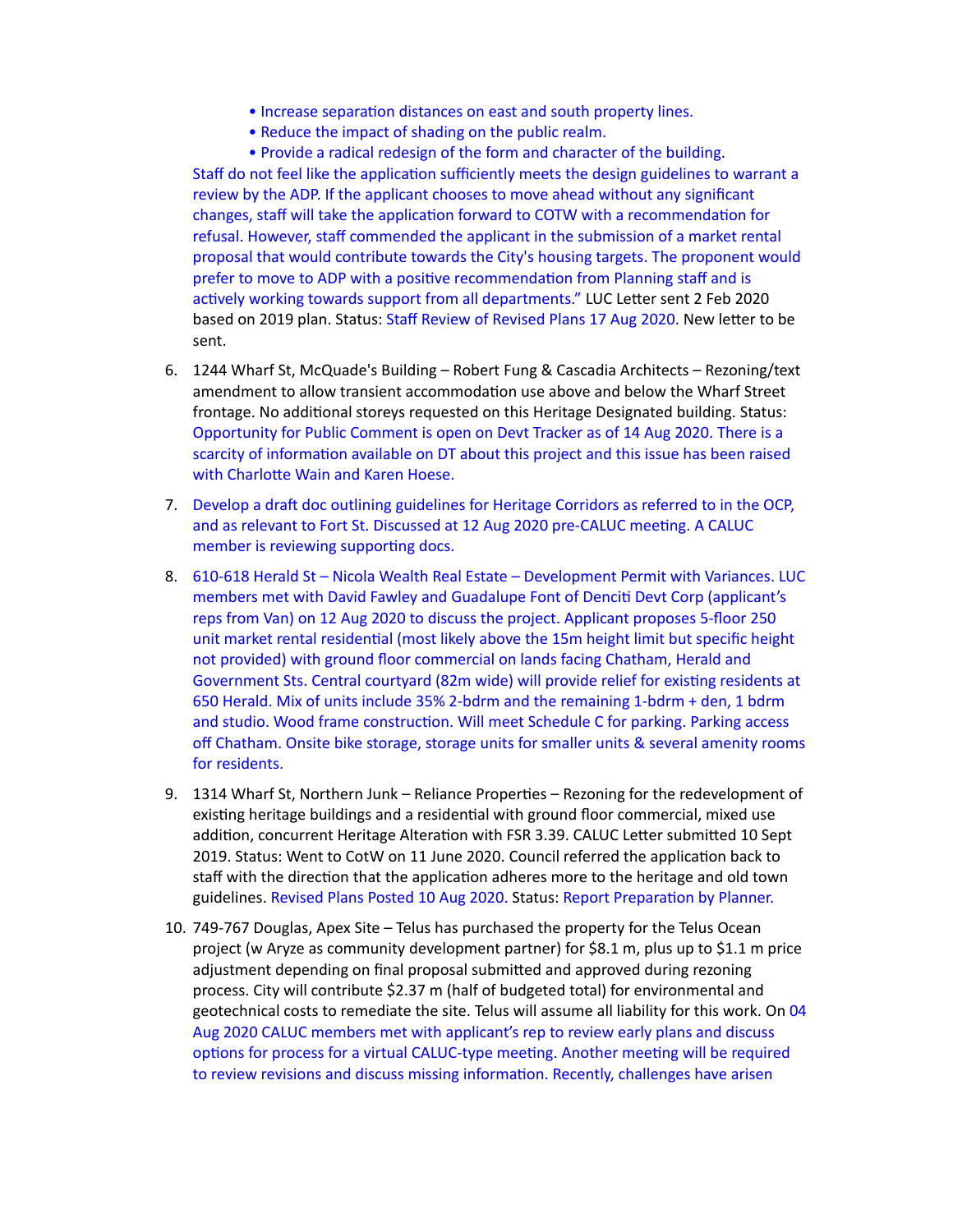regarding the lack of comprehensive information proposed for inclusion on the Public Notice and the LUC is waiting for advice from City Planning before proceeding. Status: Application Review by City 07 Aug 2020.

- 11. 901 Gordon St Vikram Sachdeva in partnership with the Songhees Nation Rezoning Application to permit the use of a Storefront Cannabis Retailer. Applicant notes that 901 Gordon Street is within 150 m from a school and 350 m from another Cannabis store: not in compliance with city policy. Status: Application Review by City Complete and now With Applicant as of 06 Aug 2020.
- 12. 1106 Blanshard St, Montrose Winter Garden Hotel David Fullbrook with D'Ambrosio -Site Specific Zone and OCP amendment for Core Business area density. Plan to develop NW corner of Blanshard and Fort. Project proposes unique tower design for modern lowstaff hotel catering to tech industry/millennials. Density requested 6.16: 1 from 3.0:1 and requested height of 65.5 m from 43.0m. The remainder of the block, The Montrose Building, will be designated heritage and maintained with residential and small CRUs (which are being renovated as vacancies arise). CALUC meeting held on Wed 29 Jan at 6:30 pm at the Christ Church Cathedral Chapter Room. CALUC letter to be sent. Status: Plans posted 04 Aug 2020. Application Review by City on 05 Aug 2020.
- 13. 1205 Quadra Starlight Rezoning for two sites on the south side of Yates btwn Quadra & Cook: 1.35 hectare full 900-block Yates and the 0.63 hectare eastern half of the 1000 block Yates, 1045 Yates. FSR 6.0. Proposal requires an amendment to the OCP. Status: Staff Reviewed Revised Plans, Provided Comments to Applicant, now With Applicant as of 17 Jul 2020.
- 14. 1045 Yates St, Harris Chrysler (Phase 1) Starlight Development Permit w Variance for 6-storey podium w 17 & 19 storey towers w 6.0 FSR. Current zone S-1 and proposed CD. Rental for 510 residential units (incl 6 townhomes). Parking stalls on site 460 (103 commercial/visitor and 357 residential) & 680 bike parking. Status: Application Review by City Complete and now With Applicant 17 Jul 2020.

#### **LUC: Ongoing and Active**

- 1. 1010 Fort St Abstract Developments Rezoning for the development of a 13-storey building with ground floor commercial and 55 residential above with 7 vehicle parking and 97 bike parking spots. Proposed FSR 5.37. CALUC letter submitted 1 Oct 2019. Status: Council on 2 July 2020. Referred back to staff to work with the applicant for possible 6 storey condo that complies with city requirements (heritage, planning, etc) with request from Council to pay the \$250k to affordable housing fund (a commitment made re Bellewood Park project) before 31 Dec 2020 deadline.
- 2. 504 Herald, Herald St Brew Works Mike and Lee Spence Development Permit with Variance: Applicant seeking a permit to construct a rooftop patio with an occupancy of 99 additional liquor primary seats; bringing total occupancy to 277 from the previously approved 178. Anticipated use is not included in this application; only construction. Letter sent 20 May 2020. Status: Proceed to Council for Public Comment as of 21 May 2020.
- 3. 1124 Vancouver J. Gordon Enterprises Second CALUC held 06 Nov 2019 but information presented was not complete. DRA LUC will postpone any additional CALUC meetings for this project until after the applicant gets approval by the Advisory Design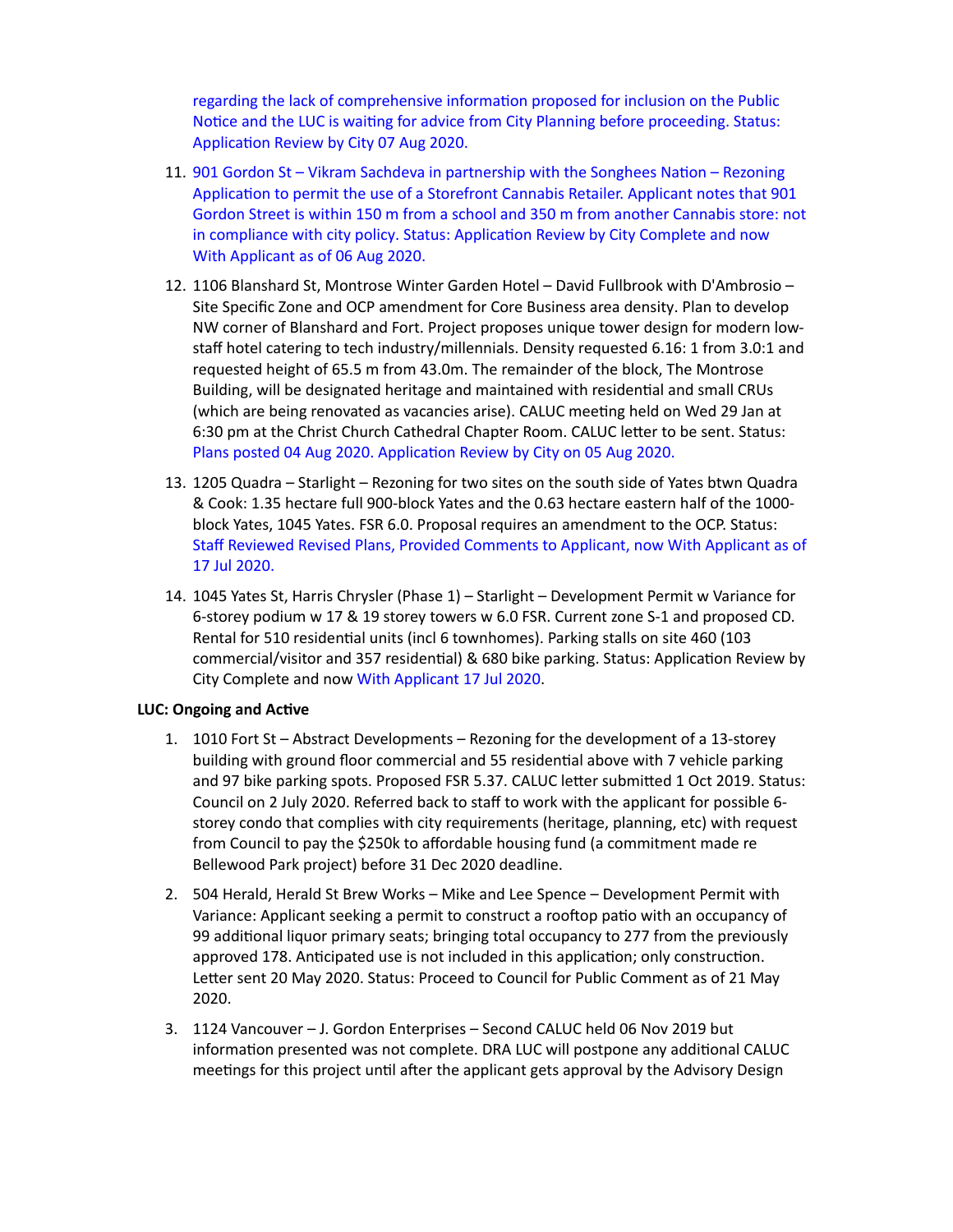Panel. CALUC letters submitted for both meetings. Status: Staff Review of Revised Plans as of 14 May 2020. The DRA LUC has not been contacted regarding changes and new plans have not been posted to the Devt Tracker.

- 4. 975 Pandora, Seventh Adventist Church Townline Rezoning and BP for 121 residential rental units ranging from studio to 5-bdrm (including pods) in 16-storey tower at 5.497 FSR with ground floor commercial. Vehicle parking at 123 with bike parking at 221; both above required. There are 119 storage lockers. No retention of church building. CALUC letter submitted Mar 2019 based on previous submission. Status: Staff Review of Revised Plans completed. With Applicant since 24 Apr 2020.
- 900-block Yates, Market On Yates & Harris Green Village between Quadra to Vancouver **5.** and Yates to View, as well as the eastern half of the 1000-block Yates (mid-block to Cook) – Starlight Investments. Status: With Applicant since 21 Feb 2020. CALUC letter submitted to City 08 Mar 2020.
- 777 Herald, Hudson Place One Townline Development Variance Permit for a height 6. variance from the previously approved plans. Note: This project was granted a 3m height variance in 2018. Construction of this building is nearing completion. Status: Application Received and Review by City 20 Feb 2020.
- 7. 1312 Broad, Duck Block UVic Properties/Chard Rezoning, Development Permit and Heritage Alteration for 6-storey 139-unit hotel with ground floor commercial with FSR 4.0 (from 4.39). Includes an OCP amendment for a very significant increase in density offside of the Official Community Plan maximum densities for Old Town and best practices of Heritage Conservation. Status: On Thurs 06 Feb 2020, CotW voted to send this project to Public Hearing.
- 8. DCAP Review City Staff-led stakeholder engagement process. Ian has outlined many of the DRA LUC concerns regarding gaps and priorities. More info included in the notes attached.
- 700 Douglas, Bus Depot Bosa with James KM Cheng Rezoning to construct long-term 9. rental with ground floor commercial. Status: With Applicant since 4 Oct 2019.
- 10. On 04 Jul 2019 at Committee of the Whole, Council unanimously passed the recommendation "That Council consider as part of the 2020 budget discussions the allocation of some new assessed revenue for parks and green space acquisition and amenities in neighbourhoods where development is occurring."
- 11. List of Community Amenities needed for Downtown Harris Green. Results from 2014 Town Hall Meeting were substantiated by comments on SM in 2020 outreach. Many other challenges and issues identified that were not related to amenities but have been noted. Will continue to collect and compile. Attached as notes.
- 12. 1620 Blanshard, Gateway Green Tri-Eagle & Jawl Residential Temporary Use Permit to demolish the two-storey commercial building and provide 62 surface parking spaces. Staff recommendation to decline the TUP. Council approved the TUP but requested that the applicant work with Staff to explore the temporary use of the site for modular housing as opposed to parking. There will be another public notice circulated (for any TUP use) before it goes to Public Hearing. Status: Report Preparation by Planner since 14 Nov 2019.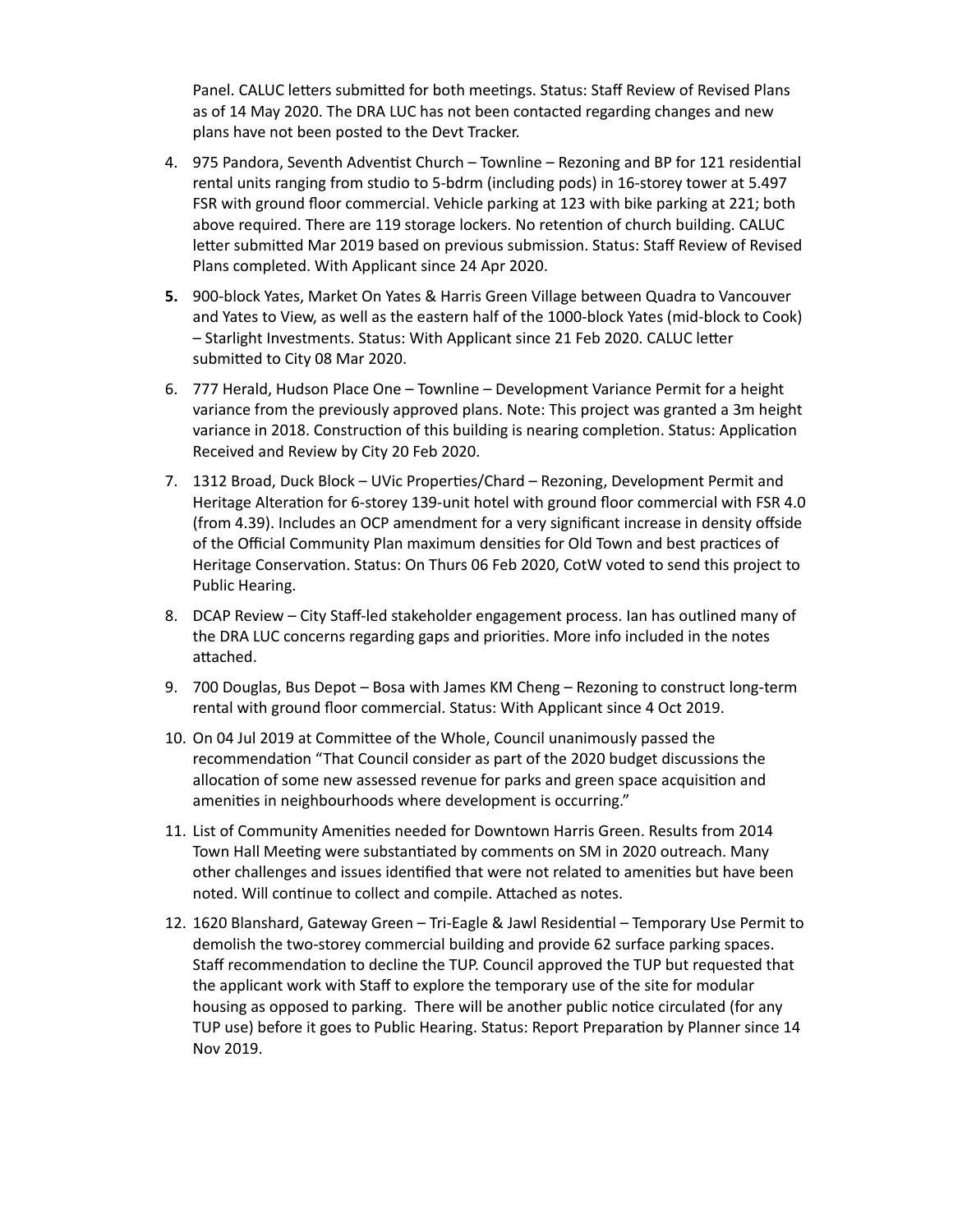550 Pandora – Housing Society with Alan Lowe - Rezoning for a 5-storey, 36-unit 13.affordable-housing rental apartment building with ground-floor commercial use. Proposed FSR 3.62. Status: With Applicant since 4 Dec 2018.